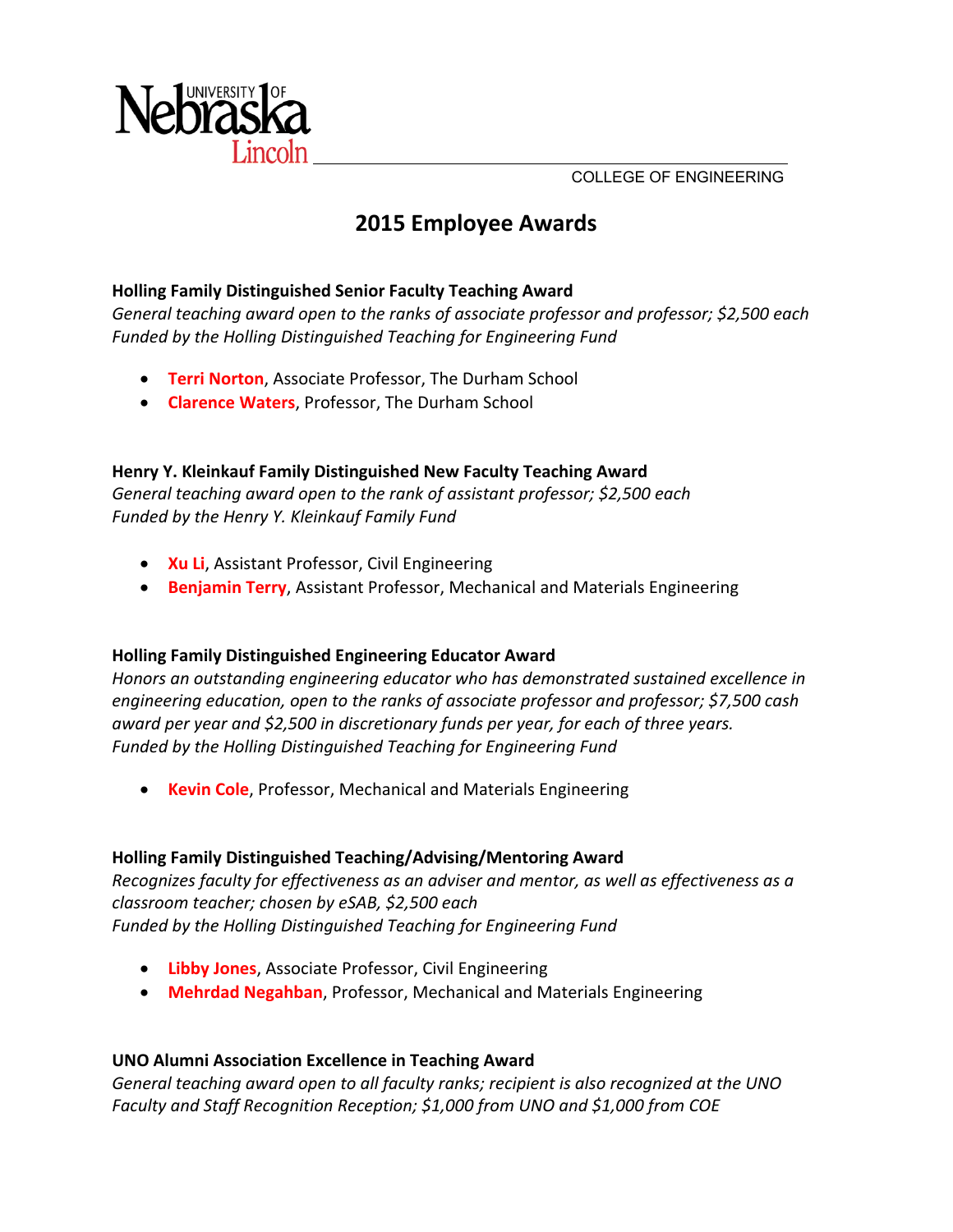*Funded by the UNO Alumni Association and donors' annual gifts to the College of Engineering*

**Yaoqing Yang**, Associate Professor, Electrical and Computer Engineering

#### **Holling Family Master Teacher Award/UNL University‐Wide Teaching Award**

*General teaching award open to all faculty ranks; recipients are also recognized at the UNL Spring Honors Convocation; \$1,000 from UNL and \$1,000 from COE each Funded by the Holling Distinguished Teaching for Engineering Fund*

- **John Barton**, Professor, Mechanical and Materials Engineering
- **Aemal Khattak**, Associate Professor, Civil Engineering

#### **Edgerton Innovation Award**

*Research award open to the rank of assistant professor (tenure track); nominated by unit heads; \$2,500 (personal prize) / \$10,000 (new Ph.D. student assistantship) / \$10,000 (unrestricted research) Funded by Edgerton Innovation Award Fund*

**Xu Li**, Assistant Professor, Civil Engineering

# **College Faculty Research & Creative Activity Award**

*Recognizes individuals for activities associated with investigation/experimentation aimed at the discovery and/or interpretation of facts, as well as the development of creative works or new products; \$2,500 each*

*Funded by donors' annual gifts to the College of Engineering*

- **Lameck Odhiambo**, Research Assistant Professor, Biological Systems Engineering
- **Jinsong Huang**, Associate Professor, Mechanical and Materials Engineering
- **Yongfeng Lu**, Professor, Electrical and Computer Engineering

# **College of Engineering Faculty Service Award**

*Recognizes outstanding individuals for service to their department, college and university, as well as to their profession and community; \$2,500 each Funded by donors' annual gifts to the College of Engineering*

- **Yusong Li**, Assistant Professor, Civil Engineering
- **Linxia Gu**, Associate Professor, Mechanical and Materials Engineering